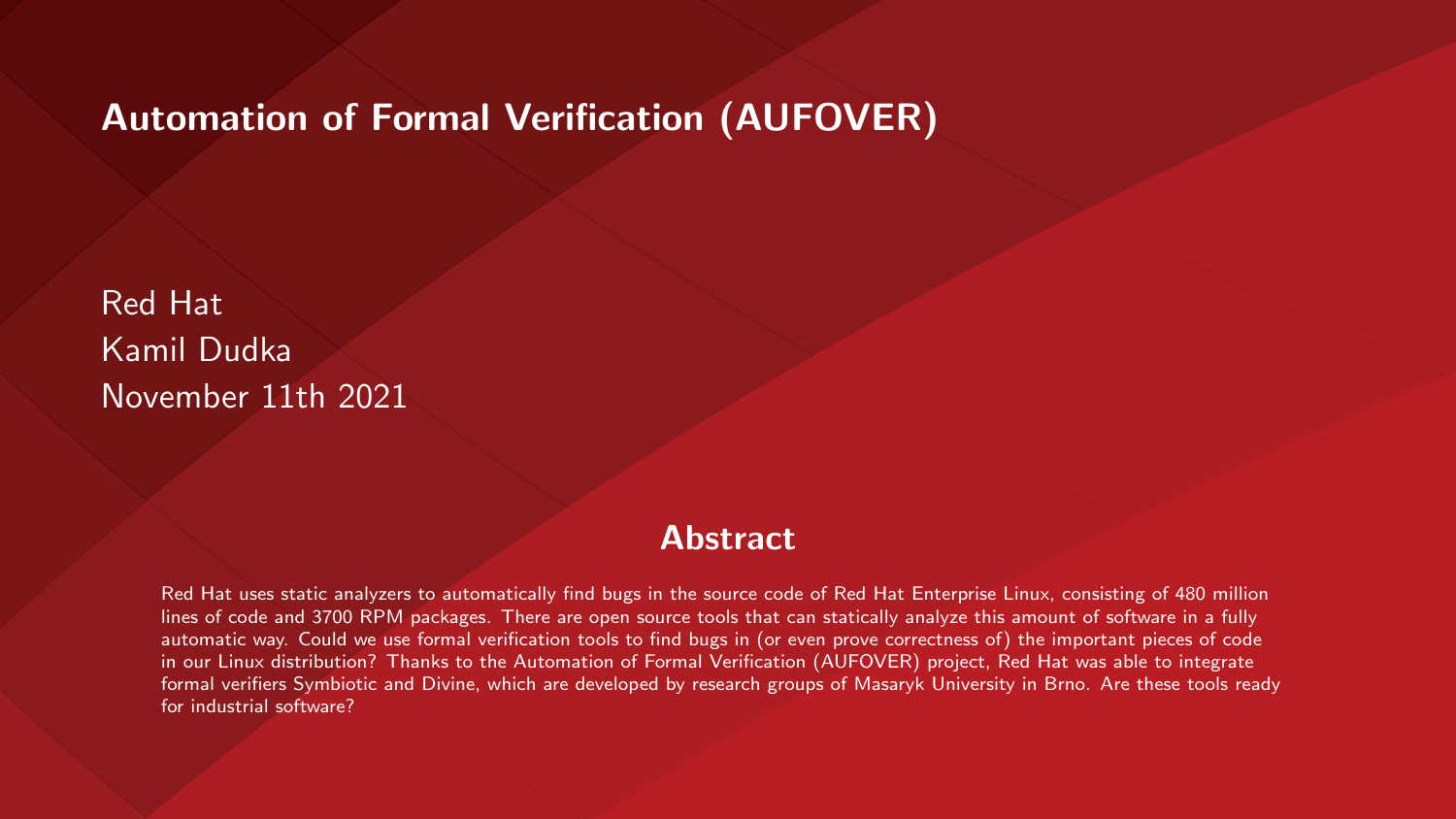

# Automation of Formal Verification (AUFOVER)

- Project supported by Technology Agency of the Czech Republic: <https://starfos.tacr.cz/en/project/TH04010192>
- Driven by Honeywell as the main participant.
- Masaryk University and Brno University of Technology participated.
- Red Hat collaborated primarily with Masaryk University.
- Red Hat integrated formal verification tools into a Linux distribution.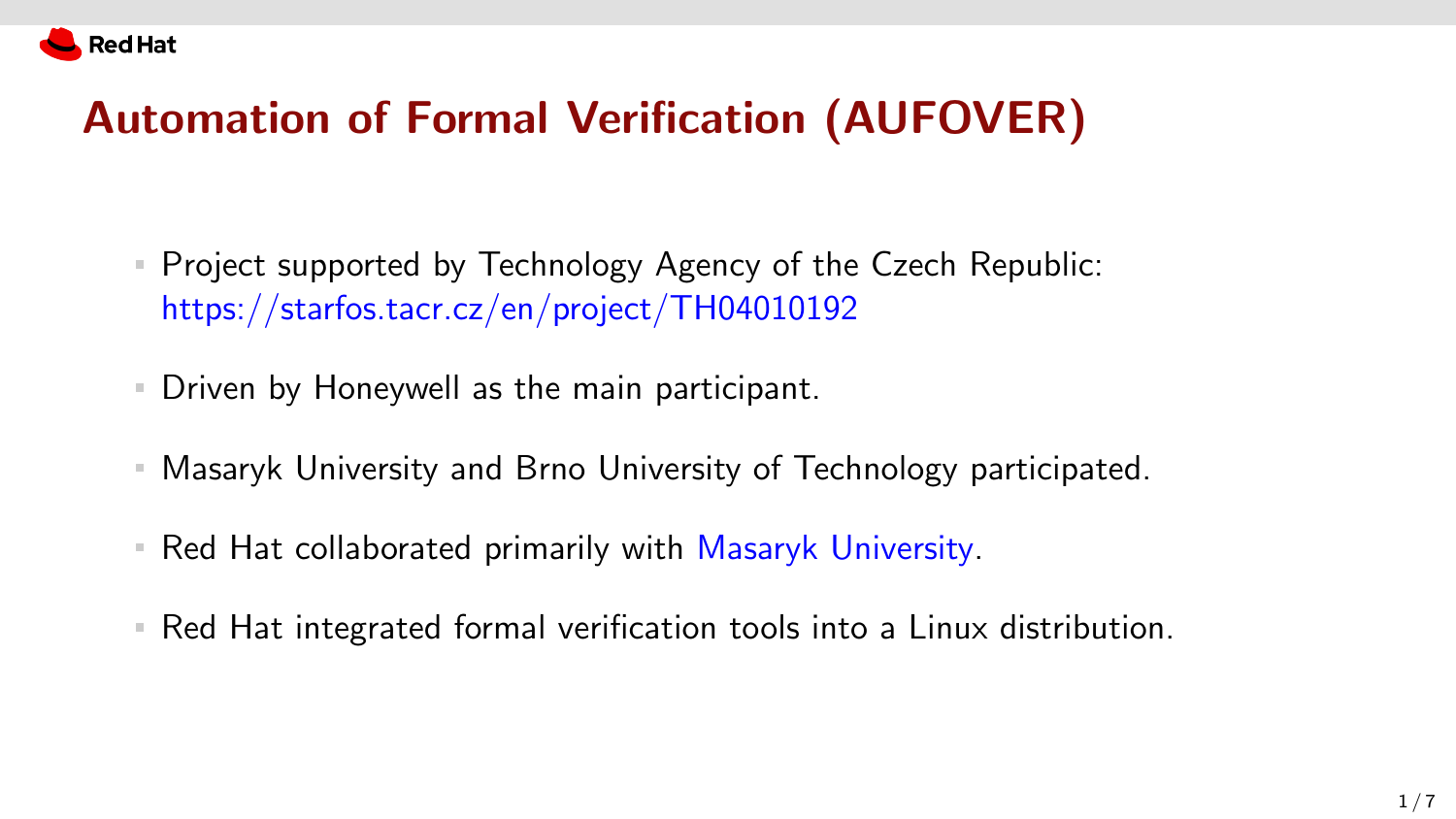

#### Static Analysis at Red Hat

- Automatic detection of programming mistakes in the source code of Red Hat Enterprise Linux (RHEL)
- 480 million lines of code in 3700 RPM packages in RHEL-9 Beta
- Static analysis is fast but its precision is limited.
- **False positives and false negatives are expected.**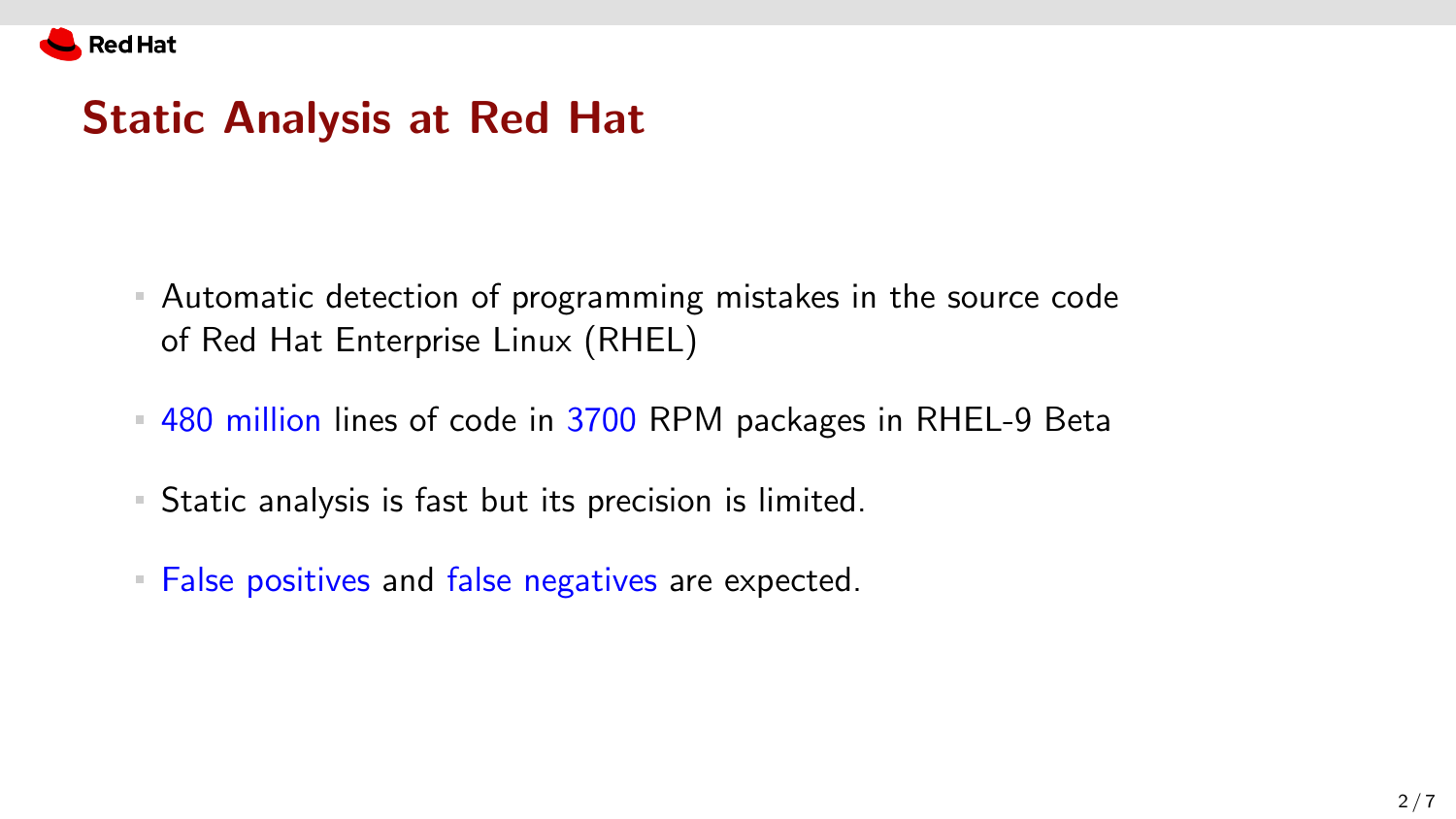

#### Formal Verification

- Formal verification can (in theory) prove that programs are correct.
- Formal verification tools are developed at Masaryk University:
	- Divine explicit-state model checking
	- Symbiotic instrumentation, slicing and symbolic execution
- Now available in Fedora!
- **How can one formally verify an RPM package?**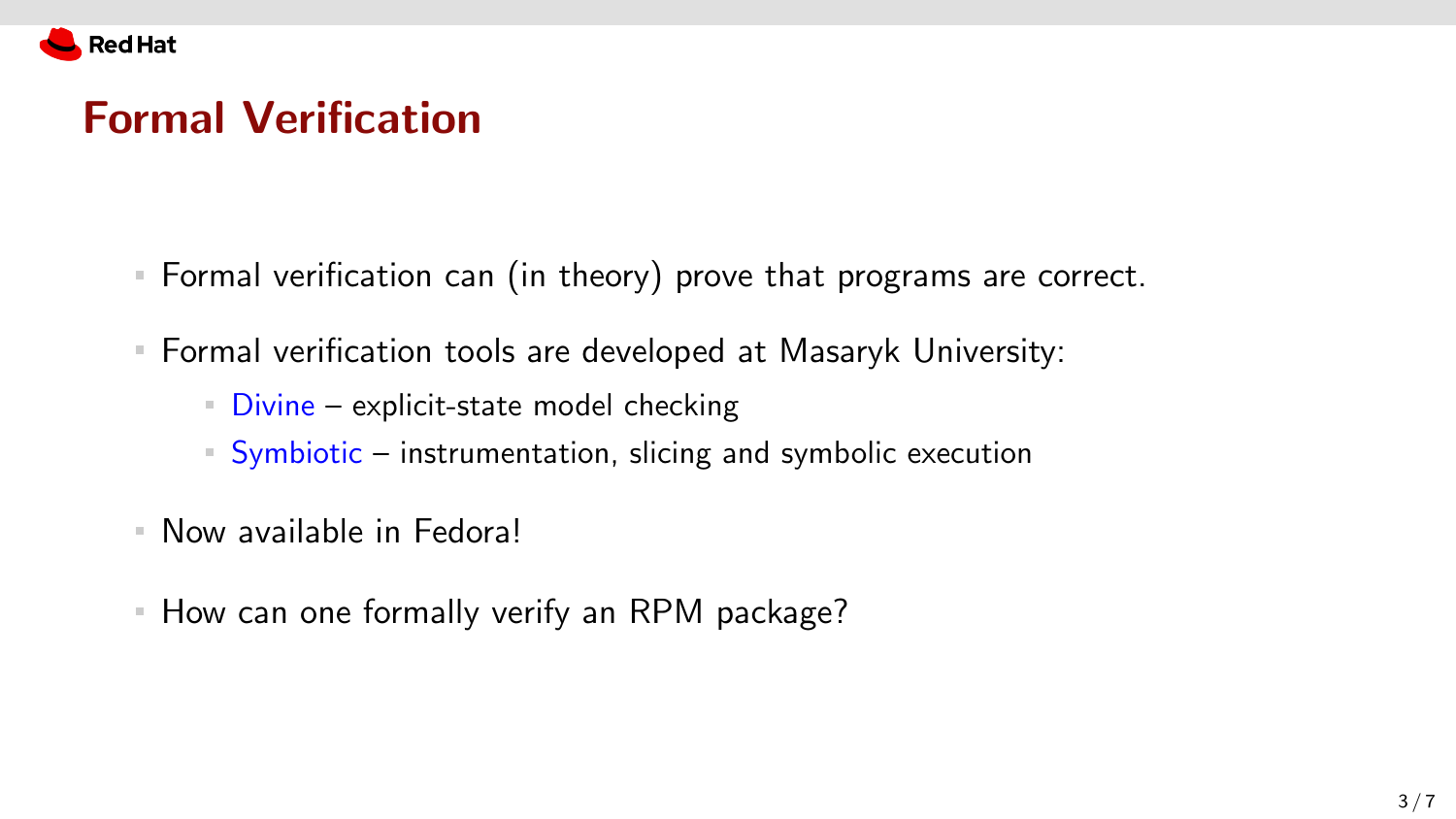

## Static Analysis of RPM Packages

- Command-line tool to run static analyzers on RPM packages.
- One interface, one output format, plug-in API for static analyzers.
- Could we integrate formal verification tools?

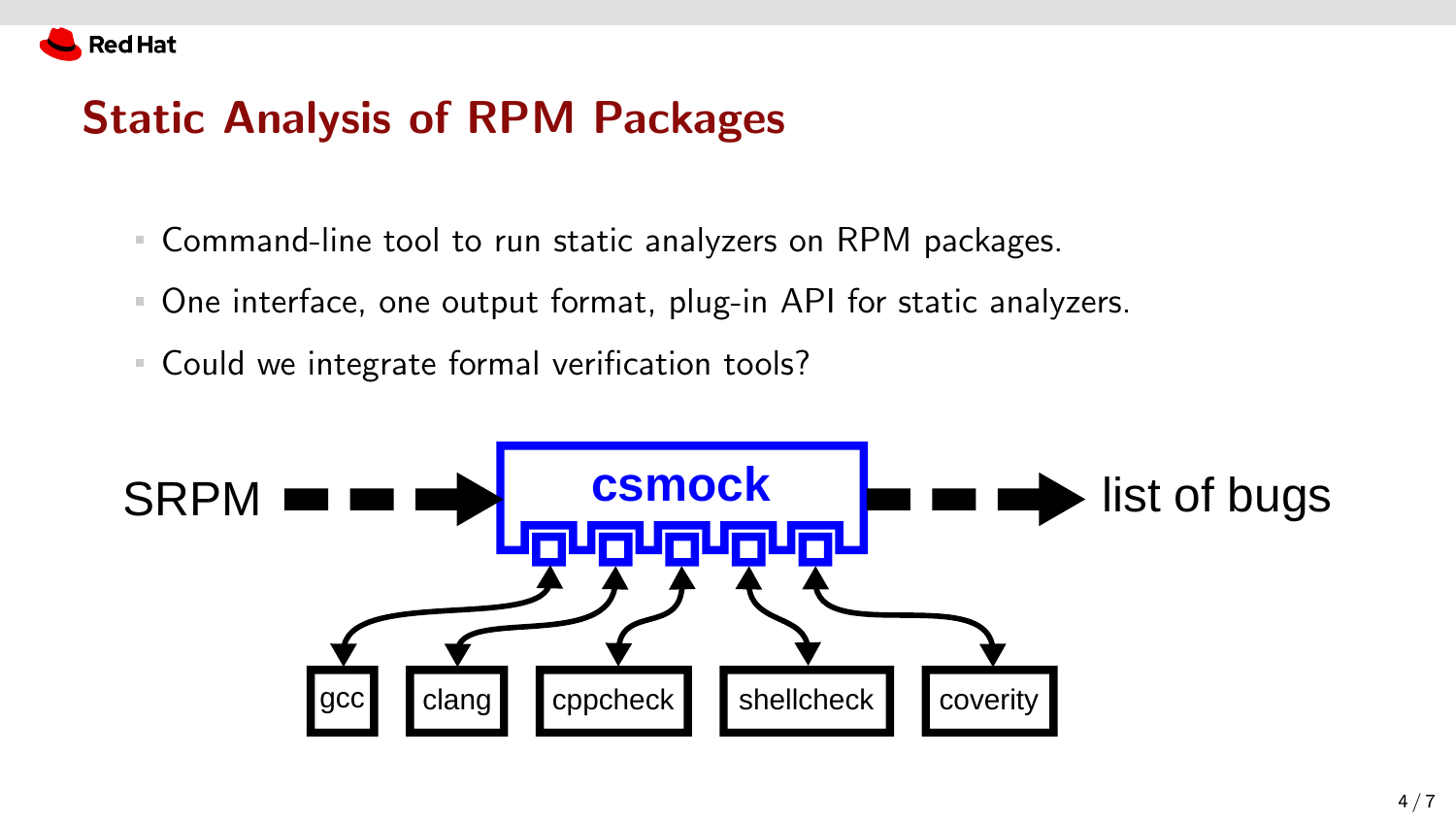

### Formal Verification of RPM Packages

- \$ sudo yum install csmock-plugin-symbiotic
- \$ csmock -r fedora-34-x86 64 -t symbiotic \${pkg}.src.rpm

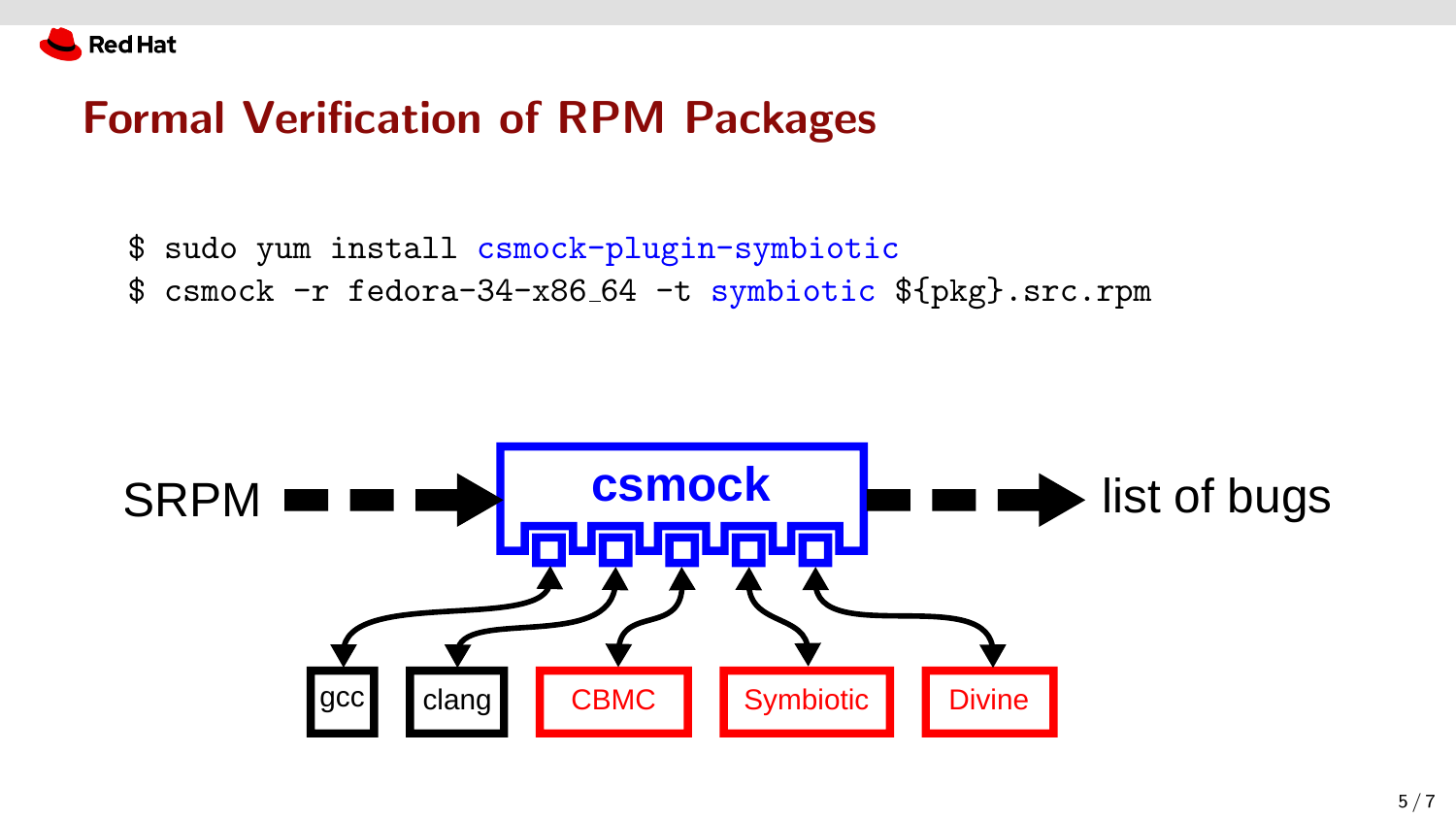

#### How does it work?

- Modern RPM packages include regression tests.
- A custom ELF interpreter is set at build-time.
- Dynamic linker wrapper (csexec) is used at run-time.
- Presented at DevConf 2021 (in the context of dynamic analysis):
	- slides: <https://kdudka.fedorapeople.org/kdudka-devconf-21.pdf> m,
	- video: <https://www.youtube.com/watch?v=FjV84hbD1GY>
	- demo: <https://github.com/csutils/cswrap/wiki/csexec>